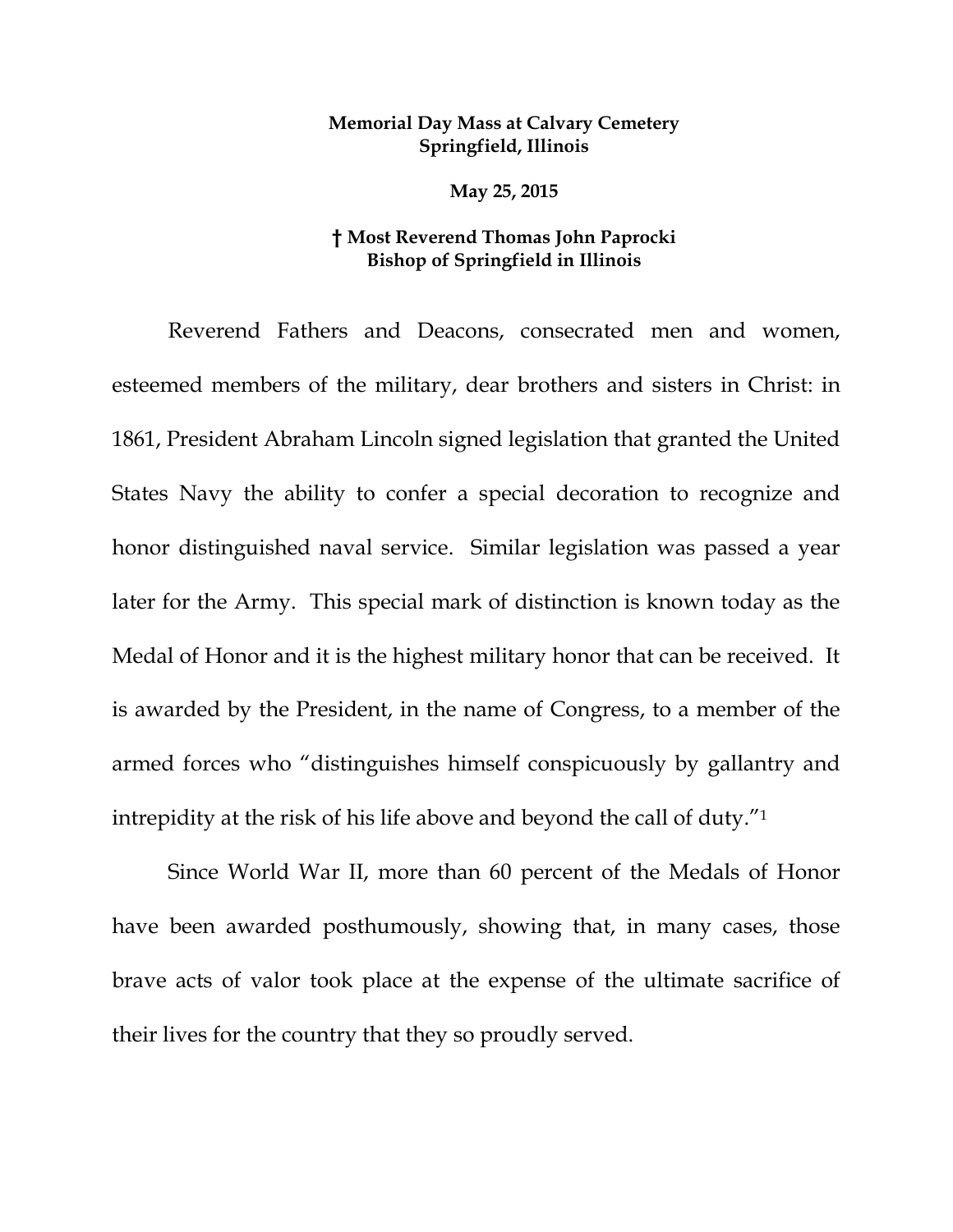This past Saturday marked the 64<sup>th</sup> anniversary of the death of one of those who received the Medal of Honor in recognition for the heroic service that he provided for our country. This young man of thirty-five had grown up in a small town in east central Kansas. He had served in the China-Burma-India Theatre of World War II and desired to serve his country once again as she went to war in Korea. While serving there, he was captured and placed in a Prisoner of War camp. While there, he regularly risked his life in his efforts to tend to the sick and wounded, often stealing rations to feed those who were suffering. He also did his best to encourage the prisoners in the bleak circumstances in which they found themselves.

After suffering a blood clot in his leg, he was taken to a so-called hospital for recovery. His fellow prisoners knew that few men ever returned from that place, as it was a place where men were sent to die. And so he did, succumbing to malnutrition and starvation.<sup>2</sup>

While every story behind a Medal of Honor is extraordinary, there is one detail of this story that stands out as being particularly unique. This man was no ordinary soldier, he was a chaplain for the U.S. Army and a Roman Catholic priest. His name is Father Emil Kapaun and he was a

2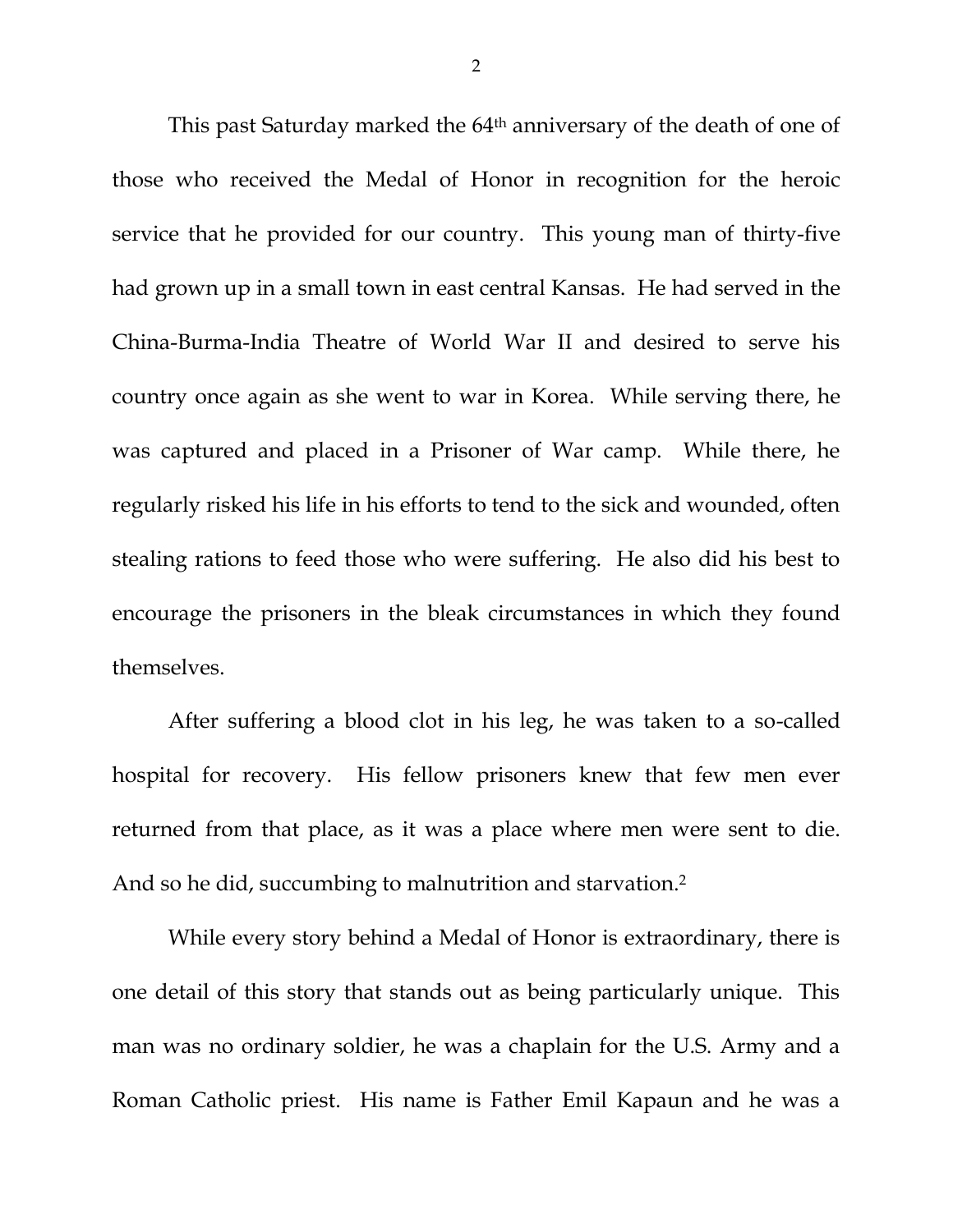priest of the Diocese of Wichita in Kansas, the home of one of our very own priests, Bishop Carl Kemme.

As you may be aware, the Diocese of Wichita is also well-known for their embracing of a stewardship way of life in which the faithful seek to be generous in sharing the gifts that the Lord has given to them. Father Kapaun is held up in that diocese as a model of one who practiced stewardship in an exceptional way as he sought to combine the love of his faith with the love of his country. His final act of stewardship was his greatest, as he gave the very gift of his life for the country and Church that he loved.

Today, as our country observes this Memorial Day holiday, we pause to remember all of those who made that ultimate sacrifice in their service for our country and the ideals for which she stands. While it is certainly true that not all of those whom we honor today were as motivated by their faith as was Father Kapaun, their example still invites us to consider the characteristics of their lives that are also at the heart of the life of Christian discipleship and stewardship to which the Lord calls each of us.

One of those characteristics is a selflessness in which the needs of others are placed ahead of our own. Such a mindset requires sacrifice on

3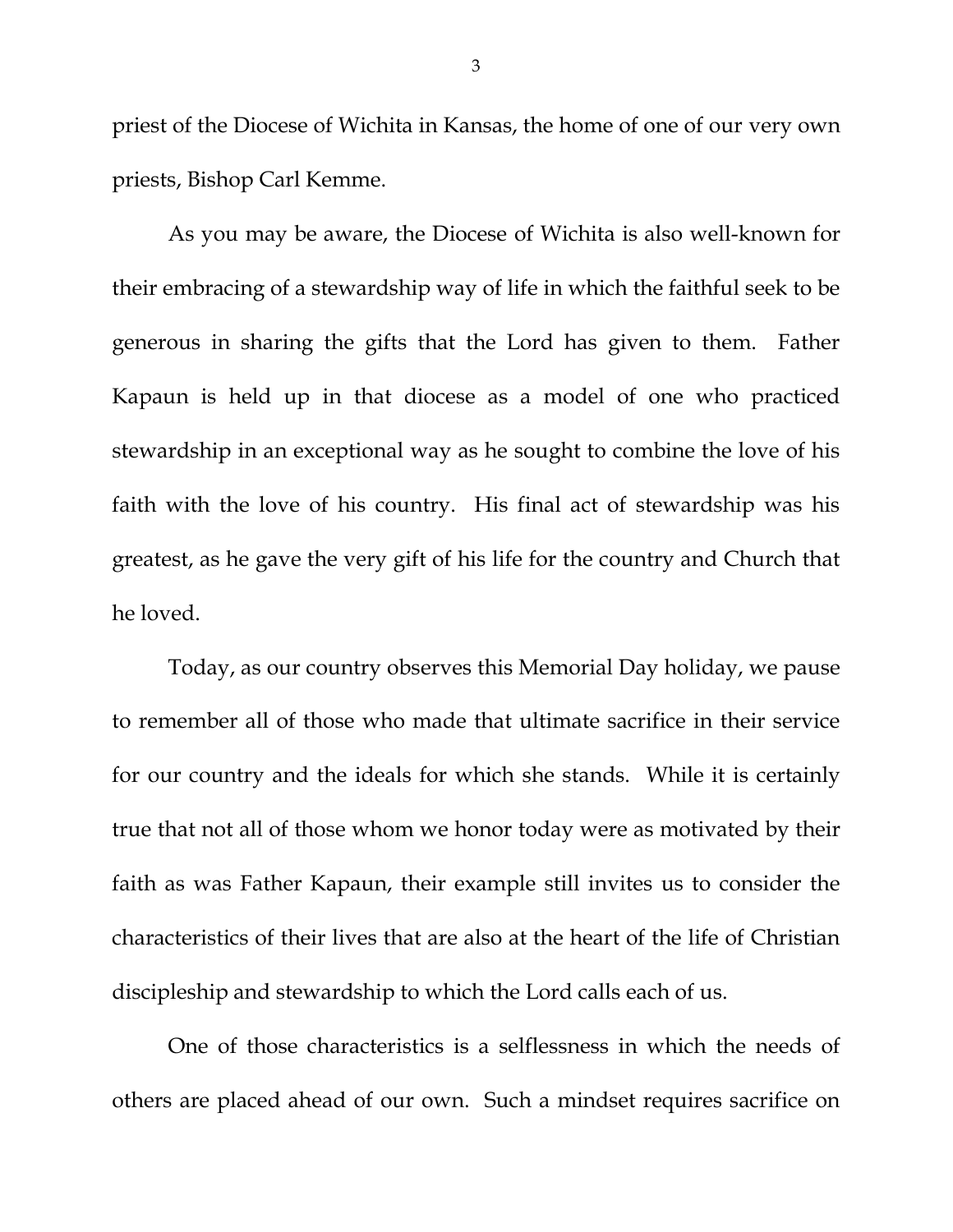many levels, from the day to day acceptance of inconveniences to the heroic sacrifice of suffering and even dying for another person. In a recent interview marking the 70th anniversary of the end of World War II in Europe, a veteran of the war reflected on what made his generation so unique and successful. "One word describes the Greatest Generation, two letters, W-E. We," he said. "Everybody did what was best for 'we.'' Unfortunately today there's also a two-letter word that describes most of the current generation (me). If we could get the country to become 'we,' we wouldn't have the problems that we're having."<sup>3</sup>

As Catholics, this notion of community is at the heart of our identity and should be one of the principle motivators behind our actions. This is expressed in Jesus' double commandment of love for God and love for neighbor. He continues to remind us throughout the Gospel that we are to seek to imitate Him, for He "did not come to be served but to serve and to give his life as a ransom for many" (Mark 10:45).

The service of so many people that we recognize today should stir our hearts to recommit ourselves to resisting the desires to be preoccupied with ourselves, our own plans, and our own well-being at the expense of minimizing or even ignoring the good of others. Regardless of how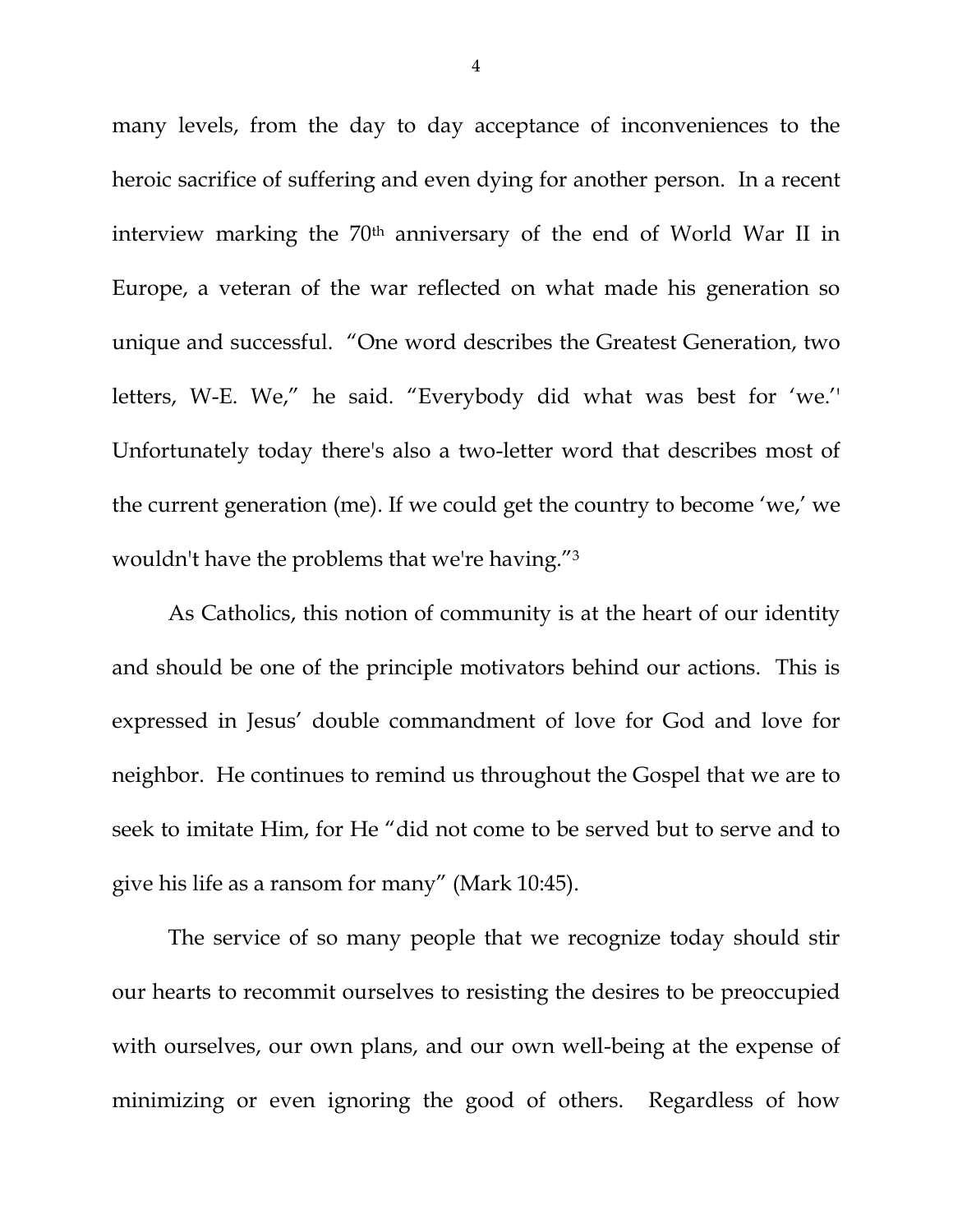thankful and reverent we are toward our beloved war dead today, if we are not resolved to fight against a society that is becoming more and more selfcentered, our observance of this day is without true significance and ultimately disrespectful to the sacrifices of those whom we honor this day.

President Abraham Lincoln summarized this point well in his famous Gettysburg Address on the occasion of the dedication of a cemetery at the site of one of the most deadly battles of the Civil War. He said the following:

It is rather for us to be here dedicated to the great task remaining before us -- that from these honored dead we take increased devotion to that cause for which they gave the last full measure of devotion - that we here highly resolve that these dead shall not have died in vain -- that this nation, under God, shall have a new birth of freedom -- and that government of the people, by the people, for the people, shall not perish from the earth.<sup>4</sup>

These words apply to us as citizens of this country, and they also apply to us as members of the Body of Christ which is the Church. The sacrifices of others for the good of their country and for the good of the Church are models of how we are called to share in that same spirit as we daily strive